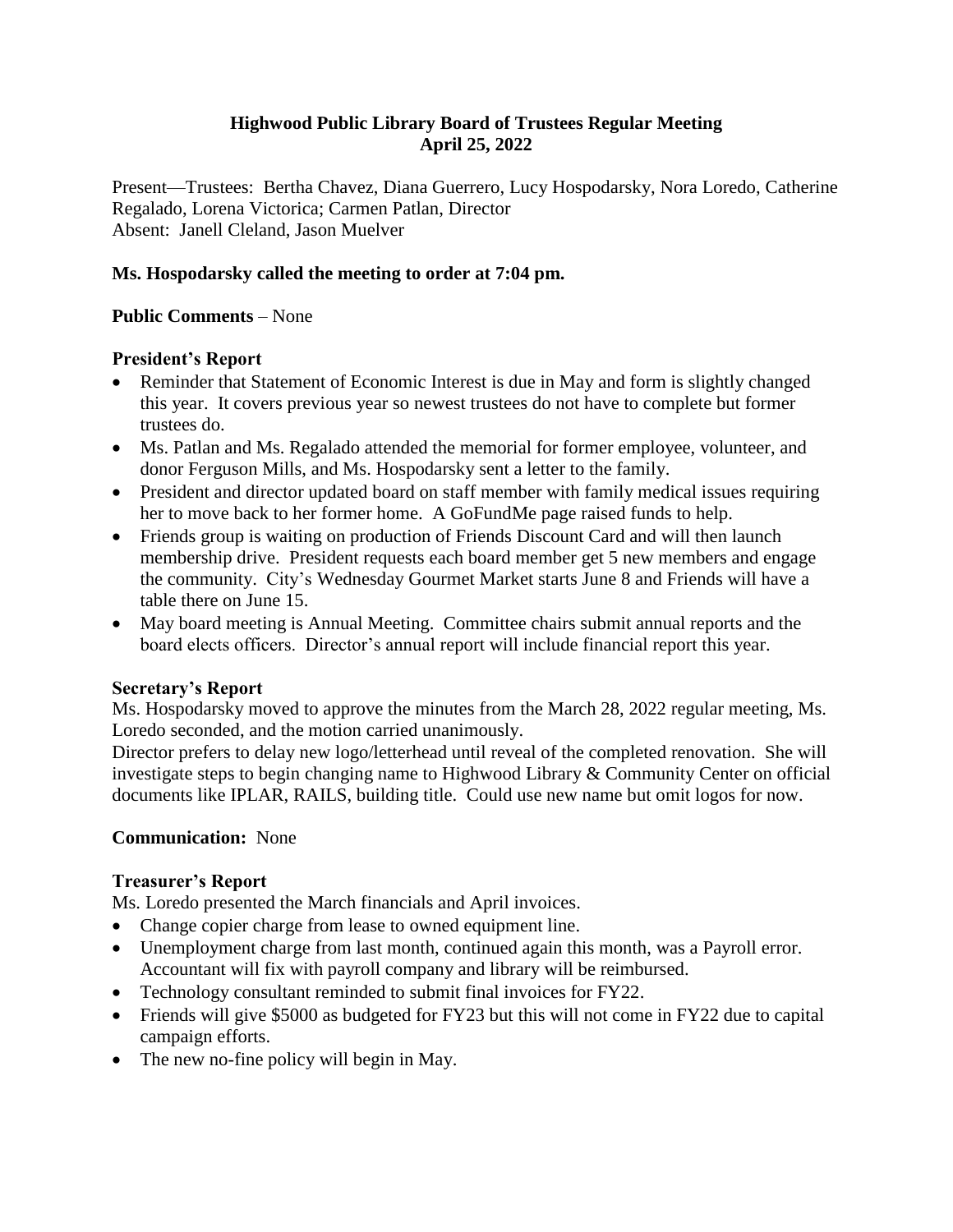Financial scope has grown because of grant influx and \$4MM renovation project. Part-time accountant has been hired and will handle grant expenses. Current firm will continue with payroll for now and for CPA consultation. A transition schedule is being created.

Ms. Hospodarsky moved to approve the April 2022 invoices as listed in the Check Detail, Ms. Guerrero seconded, and the motion carried unanimously.

FY23 budget will be approved at May board meeting. Finance committee is awaiting final numbers for some items like: lower medical insurance rates, lower IMRF rates (researched by Ms. Wigodner), and new contract at reduced scope from accounting company.

## **Director's Report**

Ms. Patlan highlighted some items from her monthly report.

- DCEO grant approval has languished as successive grant managers have left the DCEO. Grant is not yet to Governor's office. Bidding process is on hold until there is progress with the grant approval.
- Director was selected to speak to Red Oak Special Education Homeroom Heroes program.
- Director is modifying dates on some library goals.
- Staff evaluations are being prepared, to be completed before FY23 first payroll, to reflect any merit increases.
- 3 staff members, 2 of which are licensed clinicians, have been hired under Northshore Health System grant. Currently they are working on intake process and other steps to obtain liability insurance. Northshore created a video about the library's grant.
- Workforce development program is ongoing, with staff helping residents with resumes.
- City Hall basement will be used for storage during renovation.
- A grant researcher was subcontracted, with work billed to IMLS award. There is a lot of grant writing, and currently 15-18 grant sources. New text needs to be created for new programming like play therapy for kids.
- The summer reading program is all planned and kickoff is set for June 11.
- Staff will ensure new daytime child reading programs are advertised to public to expand reach beyond daycares.
- Material Posting policy prohibits posting of help wanted ads. Six Flags ads will be removed, but could be added to binder at circulation desk containing job openings.

# **Committee Reports**

Policy: Committee created new board meeting calendar for approval. It does change meetings from last Monday of month to 4<sup>th</sup> Monday of month to avoid holiday conflicts. Next month board will approve Policy on Meetings via Electronic Means, Materials Selection Policy, form for Request for Reconsideration of Materials, and Gifts and Donations Policy adding a naming term of 20 years.

### **New Business**

Ms. Regalado moved to approve the FY23 Board meeting calendar, Ms. Hospodarsky seconded and the motion approved unanimously.